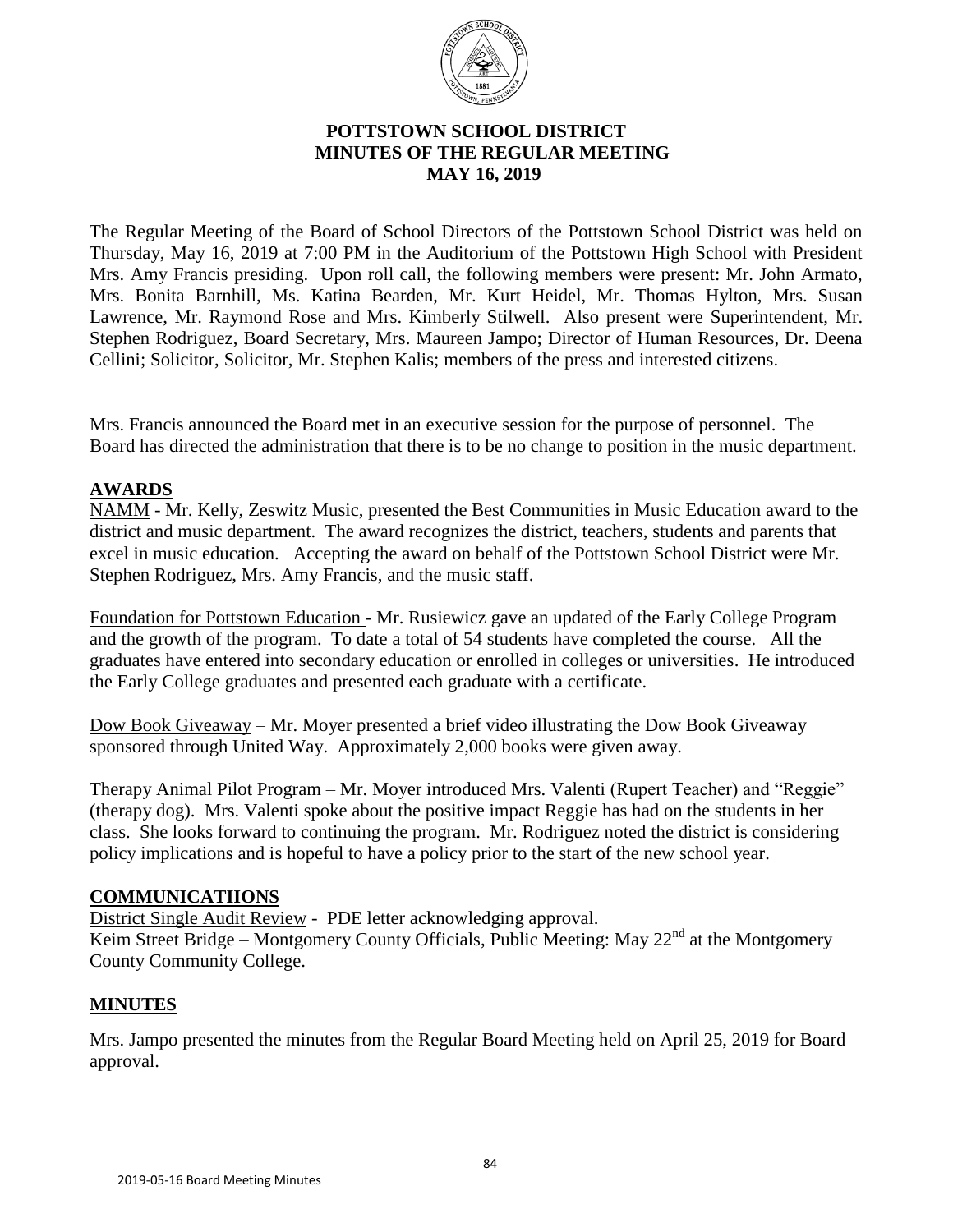# **LIST OF BILLS**

Mrs. Jampo presented the list of bills paid from the various funds for the period of April 2019 to be approved as presented and a copy be filed in the Secretary's office as **Addendum #2018-2019-079.**

## **TREASURER'S REPORT**

Mrs. Jampo presented the Treasurer's Reports for April 2019 to be approved as presented and a copy be filed in the Secretary's office as **Addendum #2018-2019-080.**

## **COMMITTEE REPORTS**

COMMUNITY RELATIONS – Ms. Bearden The committee met on May 9. Highlights from the meeting included

## CURRICULUM COMMITTEE – Mrs. Lawrence

The committee met on May  $9<sup>th</sup>$ . The majority of the meeting was focused on a music presentation addressing the miscommunication regarding a cut in the music program. The curriculum portion of the meeting was an on moving the elementary report card system to a more Standard Based system. update on the middle school A-TSI (Additional Target and Support Improvement Plan).

A-TSI Update: Mr. Hostetler gave an overview of the plan and the processes already in place. The middle school was identified as an Additional Target and Support Improvement Plan based on three categories (student disabilities, economical disabilities and bi-population). The improvement team is comprised of staff, school board, community members and parents. The improvement process identified three (3) areas for improvement (evidence-based instructional practices, multi-tiered system of supports for academic & behavior, and a climate focus on culture and comprehensive belief that all students can succeed.). The plan will be on display for 28 days, followed by Board approval on June  $20<sup>th</sup>$ .

# FACILITIES/FINANCE COMMITTEE – Mr. Heidel

The committee met on May 2. The committee heard two presentations (P.A.I.D update and PCTV leased spaced at the high school). The committee recommends the 2019 Building Envelope project alternates, the Edgewood Flooring Restoration, contracts, custodial bid awards and student accident insurance renewal as presented on tonight's agenda.

#### POLICY/PERSONNEL – Mr. Rose

The committee met on May 2. The committee recommends the two personnel positions as presented on tonight's agenda including the four (4) policies regarding taxes, payroll and payment of bills.

# BOROUGH LIAISON – Mr. Rose

Highlights from Borough Council's Committee of the Whole meeting were presentations honoring Mr. William Hurter's 102<sup>nd</sup> birthday, recognition of Pottstown Police Officer of the Year, and P.A.R.T. on service improvements.

PSBA/MCIU/MONTGOMERY COUNTY LEGISLATIVE REPRESENTATIVE – Mrs. Stilwell No report.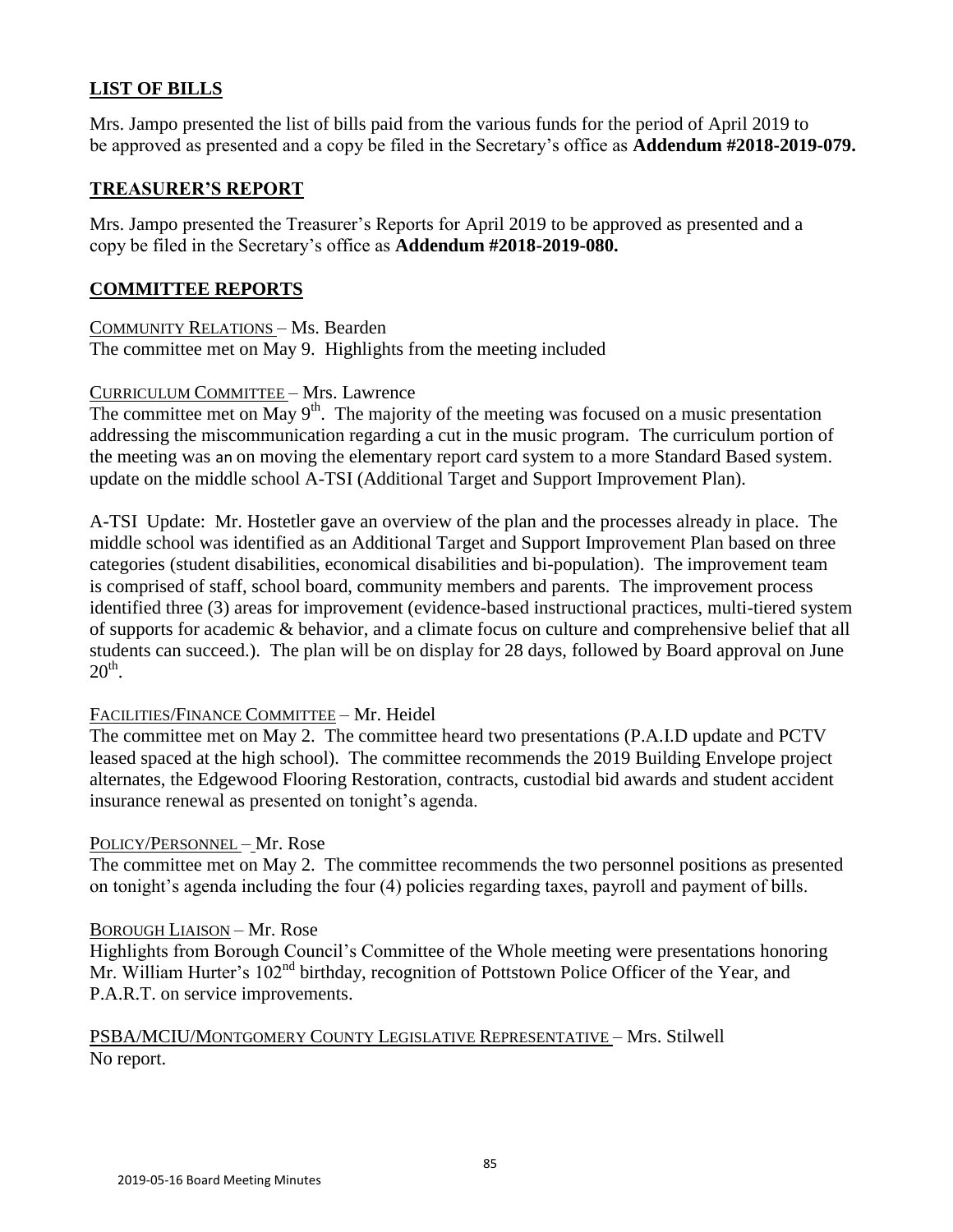# **APPROVAL OF CONSENT ITEMS**

Mr. Rodriguez, presented the consent items for Board discussion and approval. Administrators reviewed the consent items presented for Board approval.

### **HEARINGS FROM PATRONS OF THE SCHOOLS (general and consent items)** None.

#### **Board Members Comments (consent items)**

None.

# **BOARD ACTION: Minutes, List of Bills, Treasurer's Report**

It was moved by Mr. Heidel and seconded by Mrs. Barnhill that the Board approves the minutes from the Regular Board meeting held on April 25, 2019, the list of bills and Treasurer's Report for the period of April 2019.

All members were in favor. Ayes: Nine. Nays: None. Motion carried.

## **BOARD ACTION: CONSENT**

It was moved by Mr. Heidel and seconded by Mrs. Lawrence that the following consent items be approved in accordance with Policy 005, as recommended by the Superintendent of Schools:

# **PERSONNEL**

# POSITIONS \* **ADDENDUM #2018-2019-081.**

Administrative: Director of Education (Job Description) Exempt: Payroll and Accounts Payable Specialist (Job Description)

# RESIGNATIONS/TERMINATIONS

#### Exempt

Lana Dickinson, School Psychologist, Admin, resignation for the purpose of retirement, effective December 31, 2019; hire date June 21, 2000.

Co-Curricular Assignments Arden Moore, Special Education Department Chair, MS, resignation effective June 11, 2019

# LEAVES

# Professional

Ratify Lyudmila Migachev, Long Term Substitute Pre-K Counts Teacher, request for leave of absence, effective May 1, 2019, end date tbd.

Lauren Himmelreich, Elementary Teacher, Pottstown Middle School, request for leave of absence covered by Family Medical Leave Act, anticipated effective date October 14, 2019, end date tbd.

# Exempt

Rena Manela, Virtual & Alternative Learning Facilitator, Pottstown High School, request for leave of absence covered by Family Medical Leave Act, anticipated effective date September 22, 2019, end date tbd.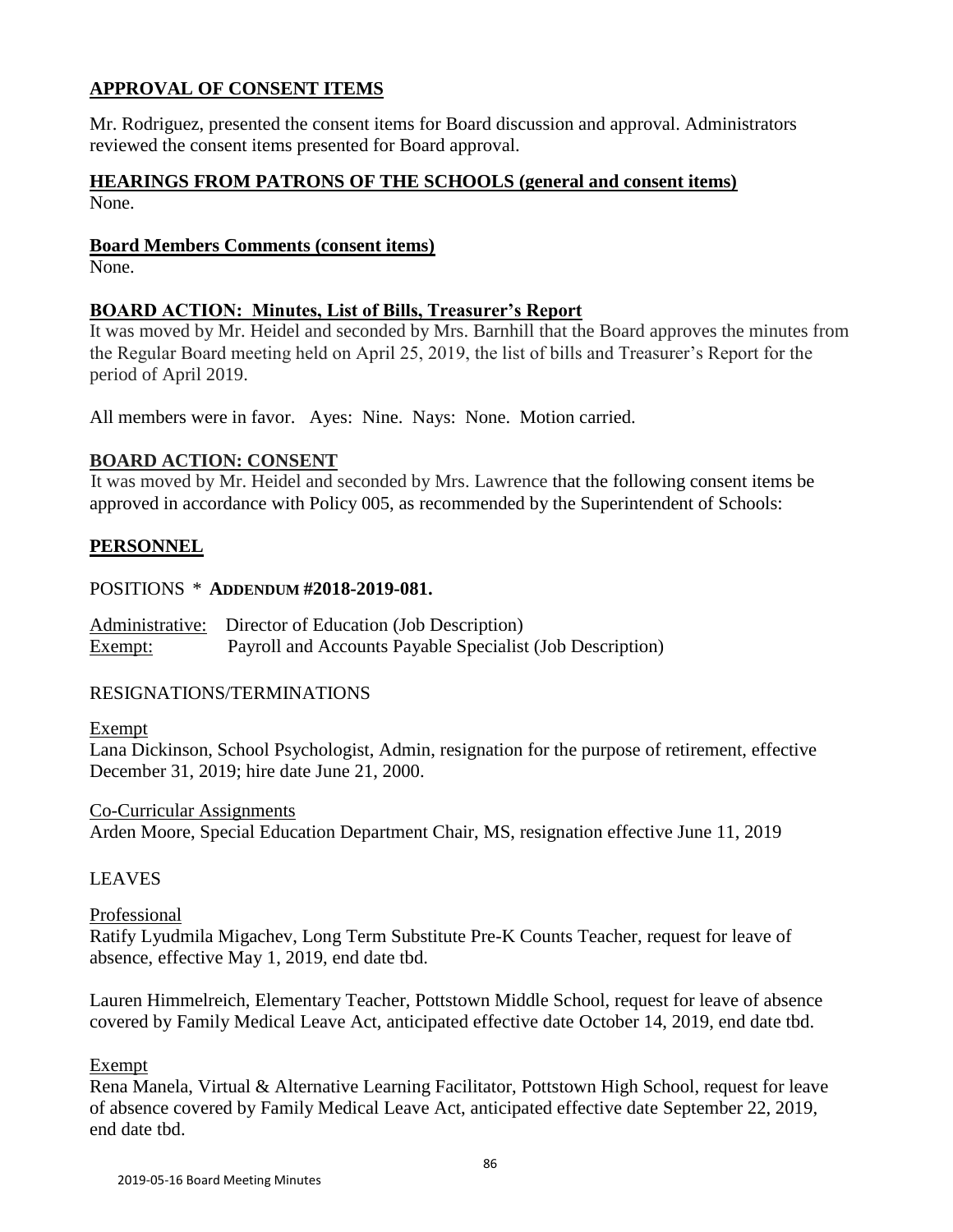## CHANGE IN POSITION/SALARY

#### Exempt

Patricia Calvario, from Payroll Clerk to Payroll and Accounts Payable Specialist, Admin., effective May 19, 2019, \$45,900/yr (replacing M. Peters)

Christina Sellers, from Secretary to Child Accounting/PIMS Specialist, Admin., effective July 1, 2019, \$42,000/yr (replacing M. Bush).

## Classified

Ratify Kelly Roth, from Part-time Cafeteria Worker to Substitute Support Staff, effective April 25, 2019, hourly rate per schedule.

## **ELECTIONS**

## Professional

Lynn Childs, Special Education Teacher, initial assignment to be Pottstown High School, effective August 20, 2019, \$45,550/yr + Special Education stipend in accordance with Professional Agreement, Step 2-Bach (Contract of K. Corominas).

#### Classified

Ratify Luis Hernendez, Summer IT Intern, Administration Building, effective May 7, 2019, \$12.00/hr.

#### MENTOR ASSIGNMENTS

| Bldg         | Mentor                   | New Teacher          | Stipend  |
|--------------|--------------------------|----------------------|----------|
| <b>PHS</b>   | <b>Kelly Smale</b>       | Bartman, Brooke      | \$545.00 |
| <b>PMS</b>   | Ian Lawrence             | Bucci, Iris          | \$545.00 |
| Franklin     | Cynthia Kuklinski        | Diodati ,Heather     | \$272.50 |
| <b>PMS</b>   | Nickolas Mitchell        | Dormer, Emilie       | \$136.25 |
| <b>PMS</b>   | <b>Jason Bergey</b>      | Evans, Patricia      | \$545.00 |
| Lincoln      | Diane Hahn               | Duncan, Samantha     | \$272.50 |
| Rupert       | Treena Ferguson          | Fretz, Kathryn       | \$545.00 |
| <b>Barth</b> | <b>Bradley Mayberry</b>  | Gokey, Laura         | \$408.75 |
| Franklin     | Theresa Spitko           | Gunderson, Tamara    | \$545.00 |
| <b>PMS</b>   | <b>Aaron Torrence</b>    | Hall, Christine      | \$545.00 |
| <b>PMS</b>   | Catherine Knapke         | Harr, Adrienne       | \$272.50 |
| <b>PMS</b>   | Nickolas Mitchell        | Hayes, Jade          | \$545.00 |
| Rupert       | Allen Ferster            | Hogan, Lindsay       | \$545.00 |
| <b>PHS</b>   | Michaela Johnson         | Irick, Steven        | \$545.00 |
| <b>PHS</b>   | Andrew Bachman           | Konnick, Stephanie   | \$136.25 |
| Franklin     | <b>Bridget Volinskie</b> | Lepkowski, Christina | \$272.50 |
| <b>PHS</b>   | <b>Theresa Dundon</b>    | Lineman, Jessica     | \$272.50 |
| <b>PMS</b>   | Erin Bumbaugh            | Lucas, Lindsey       | \$545.00 |
| <b>Barth</b> | Megan Walsh              | McDevitt, Amanda     | \$272.50 |
| <b>PHS</b>   | <b>Kevin Pascal</b>      | McShea, Victoria     | \$272.50 |
| <b>PMS</b>   | Erin Bumbaugh            | Morasco, Theresa     | \$545.00 |
| Franklin     | Jennifer Palladino       | Murray, Danielle     | \$408.75 |

# Mentors 18-19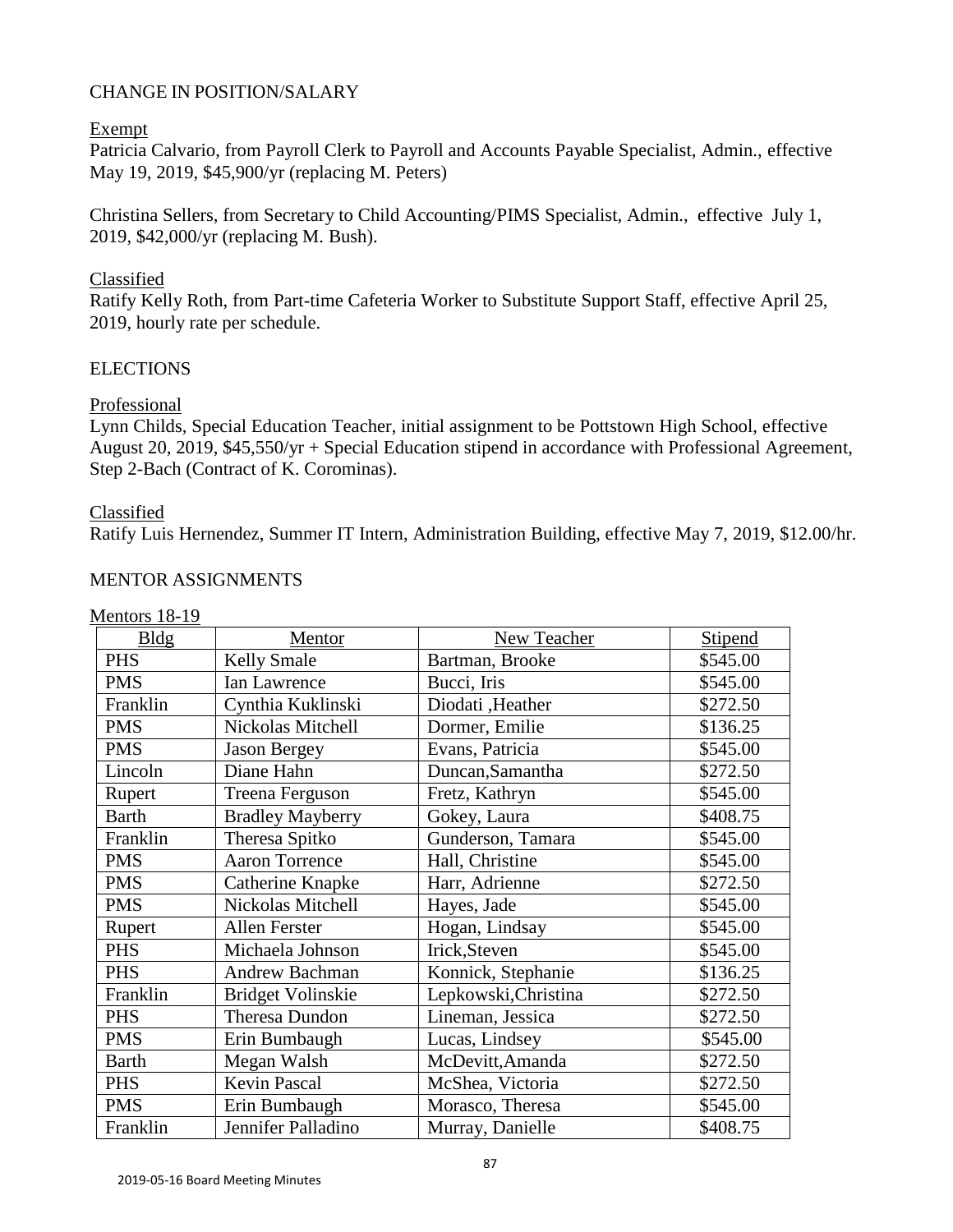| <b>PMS</b>   | John Martin           | Nullmeyer, Matthew       | \$272.50 |
|--------------|-----------------------|--------------------------|----------|
| <b>PMS</b>   | Rachel, Ficca         | Pershouse Olson, Rebecca | \$545.00 |
| <b>PMS</b>   | Arden Moore           | Santiago, Eric           | \$545.00 |
| <b>PMS</b>   | Ginger Angelo         | Schwartz, Victoria       | \$272.50 |
| <b>PMS</b>   | <b>Richard Saylor</b> | Snyder, Mark             | \$272.50 |
| <b>PHS</b>   | Kirsten Cherneskie    | Spade, Emma              | \$545.00 |
| <b>Barth</b> | Kathryn Eagle         | Winneberger, Jennifer    | \$545.00 |
| <b>Barth</b> | Jaime Stringer        | Zacharias, Brittany      | \$408.75 |

# Mentors 17-18

| <b>Bldg</b>  | Mentor                  | New Teacher               | Stipend  |
|--------------|-------------------------|---------------------------|----------|
|              |                         |                           |          |
| <b>Barth</b> | Andrea Hunsberger       | Alderfer, Gerauldine      | \$545.00 |
| Rupert       | Corina Miller           | Bellevou, Ashley          | \$545.00 |
| Rupert       | Lauren Crean            | Brasco, Georgia           | \$545.00 |
| <b>PHS</b>   | Dave Caldwell           | Chase, Christine          | \$545.00 |
| <b>PMS</b>   | Lauren Himmelreich      | Smith-Corropolese, Krista | \$545.00 |
| Franklin     | Theresa Spitko          | Frattarelli, Jennifer     | \$545.00 |
| <b>PHS</b>   | Corby Drone             | Gibbons, Liam             | \$408.75 |
| <b>PHS</b>   | Dave Woodley            | Hashem, Lyndsay           | \$272.50 |
| Rupert       | <b>Cathleen Emerick</b> | Hultz, Kelsey             | \$545.00 |
| <b>PHS</b>   | Dave Woodley            | Irwin, Jeanann            | \$408.75 |
| <b>PHS</b>   | Andy Bachman            | Jarrett, Evin             | \$545.00 |
| <b>PMS</b>   | MaryAnn Hill            | Livingston, Carol         | \$545.00 |
| Franklin     | Susan Hallman           | Malfaro, Stephanie        | \$545.00 |
| <b>PMS</b>   | Hilary Tutrani          | Moyer, Alison             | \$545.00 |
| <b>PHS</b>   | <b>Helen Bowers</b>     | Nau, Christy              | \$545.00 |
| <b>Barth</b> | MaryEllen Lammey        | Roethlisberger, Stephanie | \$545.00 |
| <b>PMS</b>   | <b>Geoffrey Thomas</b>  | Samohod, Matthew          | \$545.00 |
| <b>PHS</b>   | <b>William Parks</b>    | Shafer, Kelsey            | \$545.00 |
| <b>Barth</b> | Kelli Wolfel            | Smith, Rachel             | \$408.75 |
| <b>PMS</b>   | <b>Geoffrey Thomas</b>  | Tupper, Jesse             | \$545.00 |
| <b>PMS</b>   | Hilary Tutrani          | Walker, Renee             | \$545.00 |
| <b>Barth</b> | Sherri Stagemyer        | Wambold, Cheryl           | \$545.00 |

#### **PROFESSIONAL LEAVES**

The Superintendent recommends the Board approve/ratify the following professional leaves:

| Bldg.      | Name                              | Conf. Title                   | Location    | Dates Attend Cost           |                 |
|------------|-----------------------------------|-------------------------------|-------------|-----------------------------|-----------------|
| Admin      | <b>Heather Dailey</b>             | 21st Century 2019 Washington, |             | $07/16/2019 - $1,402$ pd by |                 |
| <b>PMS</b> | <b>Richard Saylor</b>             | Summer                        | DC.         | 07/18/2019                  | 21st CCLC       |
|            |                                   | Symposium                     |             |                             | Grant           |
| Annex      | Stephanie Braccili Pre-K Counts / |                               | Altoona, PA | $06/11/2019$ -              | $$600.00$ pd by |
|            | Kimberly Brown                    | <b>Head Start</b>             |             | 06/12/2019                  | Pre-K Counts    |
|            |                                   | Supplemental Asst.            |             |                             | Grant           |
|            |                                   | Prgrm Instr.Inst.             |             |                             |                 |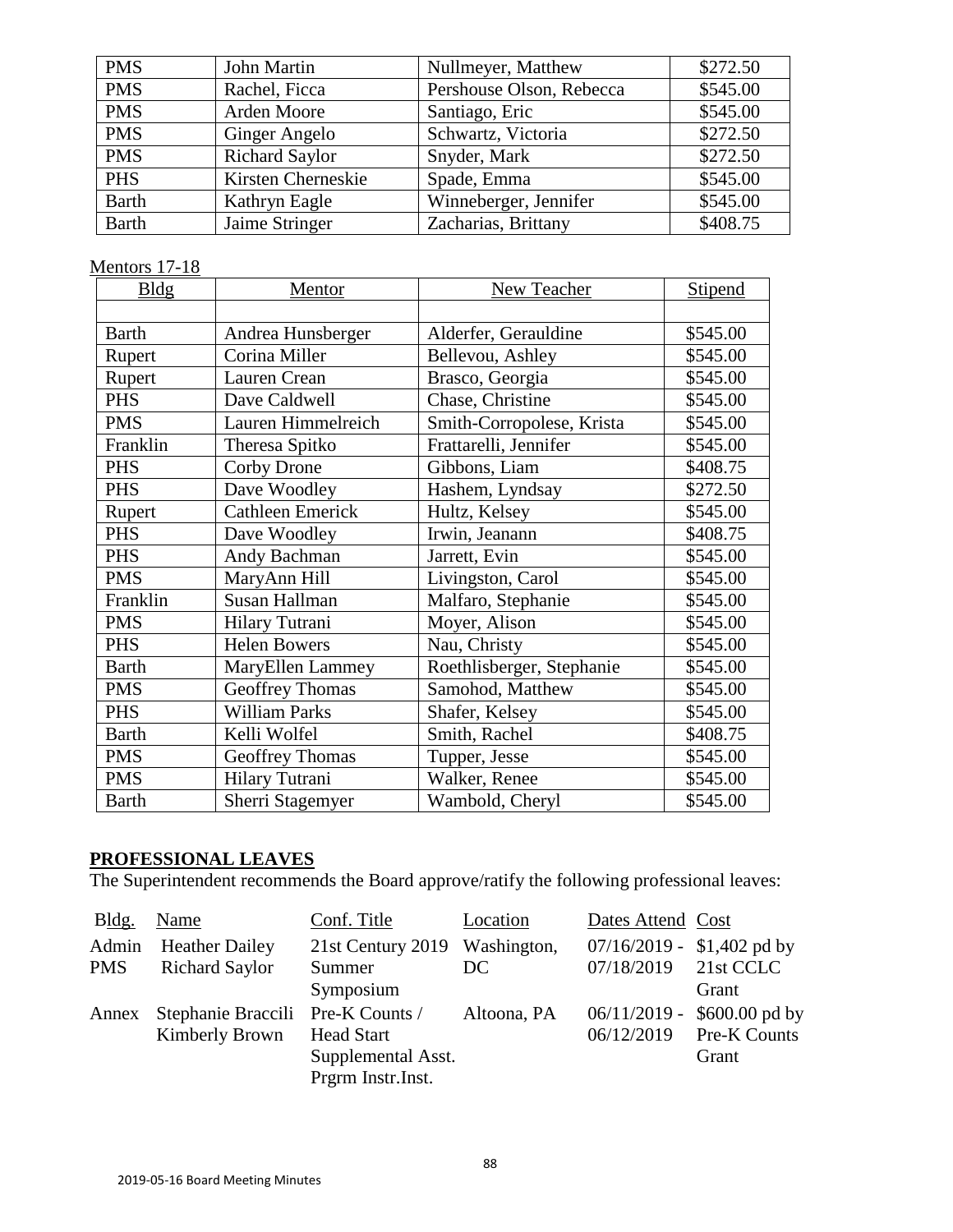# **FIELD TRIPS**

The Superintendent recommends the Board approve/ratify the following field trips:

| $\sqrt{group}$ | #students Conference:<br>Name/Activity | Location                                 | Date of Trip Cost to | Student | Cost to<br>District | Changeone(s)          |
|----------------|----------------------------------------|------------------------------------------|----------------------|---------|---------------------|-----------------------|
| $\overline{2}$ | Dow Global<br>Citizenship              | Masasai Mara<br>Region, Kenya 07/09/2019 | 06/28/2019 -         | \$0.00  | \$0.00              | <b>Andrew Bachman</b> |

## **POLICIES**

The Superintendent recommends the Boar approve the following policies and copies be filed in the Secretary's office as **Addendum #2018-2019-082:**

- 
- Policy 605: Tax Levy Policy 615: Payroll Deductions
- 
- 
- Policy 606: Tax Collection Policy 616: Payment of Bills

#### **RESOLUTION SUPPORTING STATEWIDE CYBER CHARTER SCHOOL FUNDING REFORM**

The Superintendent recommends the Board approve the as presented and a copy be filed in the Secretary's office as **Addendum #2018-2019-083**

## **RESOLUTION SUPPORT SB 34 AND HB 526**

The Superintendent recommends the Board approve r as presented and a copy be filed in the Secretary's office as **Addendum #2018-2019-084**

# **CONTRACTS**

The Superintendent recommends the Board approve/ratify the contracts as presented and copies be filed in the Secretary's office as **Addendum #2018-2019-085:**

- Austill's Rehabilitation Serv Inc Addendum
- Pediatric Therapeutic Services
- MCIU Technical Leadership / Support Staffing
- General Healthcare Resources
- CMD Services Inc.
- School Operation Services Group (SOS Substitute Custodial)

# **2019 BUILDING ENVELOPE PROJECT**

The Superintendent recommends that purchase orders/contracts be awarded to the companies indicated, the award in each case being made to the lowest bidder meeting the required specifications.

| Jones Masonry Restoration Corporation -Alt#Lincoln 1: New Aluminum Panel | \$5,000 |
|--------------------------------------------------------------------------|---------|
| Alt#Barth 1: Termination Bar Removal \$3,200                             |         |
| Alt#Barth 2: Wood Panel Replacements \$6,000                             |         |

# **EDGEWOOD FLOORING RESTORATION**

The Superintendent recommends the Board approve the Edgewood Flooring Restoration as follows:

- Abatement: USA Environmental Management Inc \$9,600.00
	- Flooring: Franklin Flooring Inc. \$10,007.00

# **MCIU JOINT PURCHASING CUSTODIAL BID AWARD**

The Superintendent recommends the recommends purchase orders be awarded to the companies as presented, the award in each case being made to the lowest bidder meeting the required specifications

| \$944.66<br>Cooper Friedman Electric |
|--------------------------------------|
|--------------------------------------|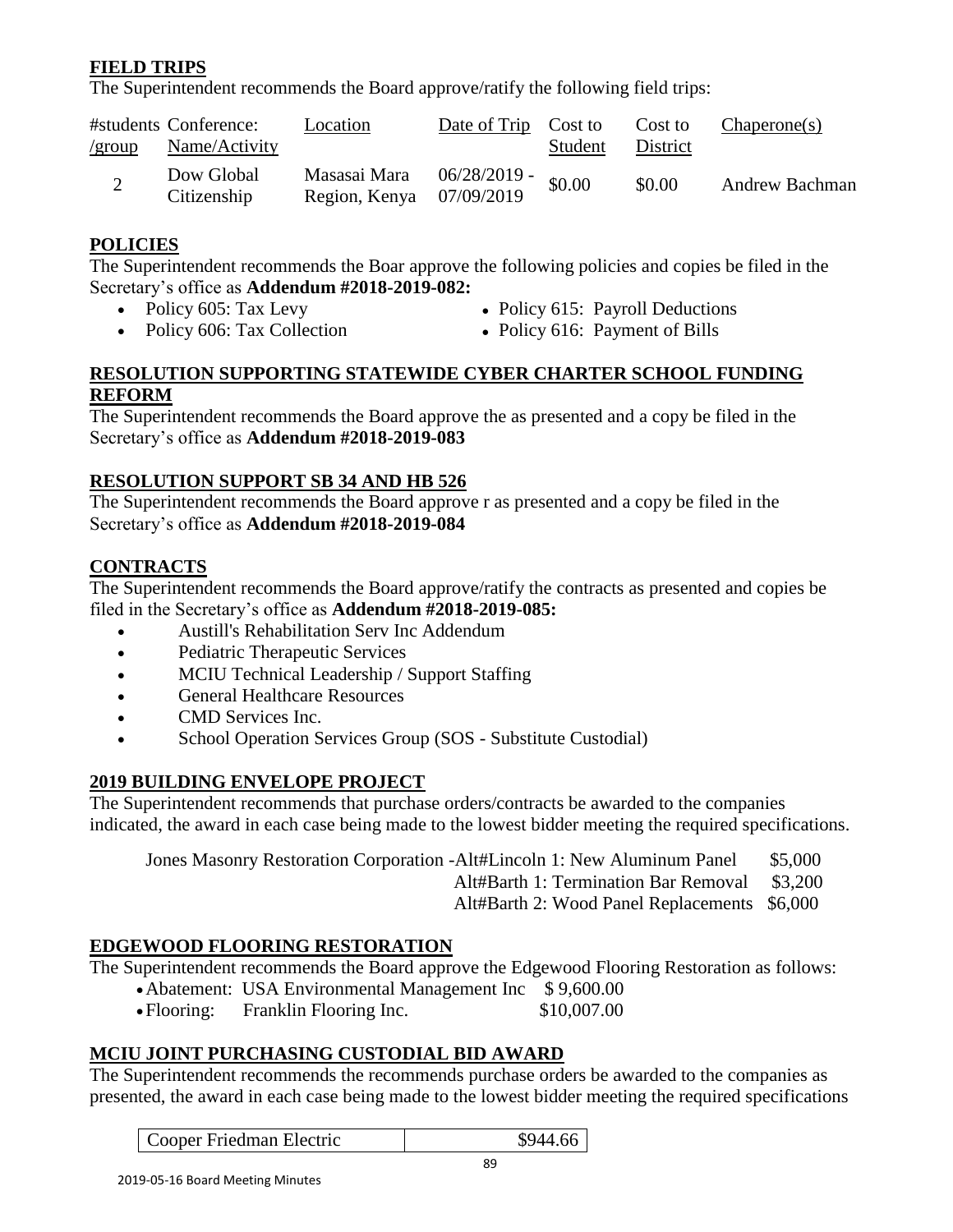| <b>Interboro Packaging</b>        | \$802.80    |
|-----------------------------------|-------------|
| <b>Office Basics</b>              | \$1,039.92  |
| Penn Jersey Paper Company         | \$376.92    |
| Pa Paper & Supply                 | \$4,394.48  |
| <b>Pyramid School Product</b>     | \$873.92    |
| Unipack                           | \$262.00    |
| w.b.mason co inc.                 | \$2,358.38  |
| <b>Total Custodial Bid Award:</b> | \$11,053.08 |

#### **STUDENT ACCIDENT INSURANCE 2019-2020**

The Superintendent recommends the Board approve the Student Accident Insurance 2019/2020 coverage provided by Alive Risk Ltd. through American Management Advisors as the plan administrator at the following rates: (prices listed below reflect no change over the 2018/2019)

| School Time:       | \$36.00            |
|--------------------|--------------------|
| 24 Hour Coverage:  | \$130.00           |
| Dental:            | \$ 8.50            |
| Football Coverage: | \$60.00 per player |

Upon roll call vote, all members voted aye for the above consent items. Ayes: Nine. Nays: None. Motion carried

#### **NON-CONSENT:**

The non-consent items were presented for board consideration.

**Hearings from Patrons of the Schools** (limited to non-consent items): Comments from the public, students and staff focused on budget considerations in related arts.

| <b>Scott Hoffmaster</b> | Chloe Hebert        | Logan Ruyak            | <b>Reilly Owens</b> |
|-------------------------|---------------------|------------------------|---------------------|
| Lisa Rulli              | <b>Tammy Vontor</b> | Alivia Lopez           | Jessica Moyer       |
| <b>Emily Hart</b>       | Kayleigh Gibson     | <b>Theodore Freese</b> | Laura Johnson       |
| Andrew Green            | Julia Wilson        | James Wilson           | Pam Broughton       |

Representative Joseph Ciresi spoke about the importance of advocacy. He asked everyone to attend the June 12 Fair Funding Day of Action in Harrisburg.

**Board Comments:** None.

#### **ELECTION OF BOARD TREASURER**

In accordance with Section 404 of the School Code, the Board shall annually elect a Treasurer to serve for one year beginning the first day of July following such an election. The Treasurer's term shall run from July 1, 2019 to June 30, 2020. Mrs. Stilwell consented to continue as Treasurer.

It was moved by Ms. Bearden and seconded by Mrs. Lawrence to approve Mrs. Stilwell as Treasurer.

Upon roll call vote, all members voted aye. Ayes: Nine. Nays: None. Motion carried.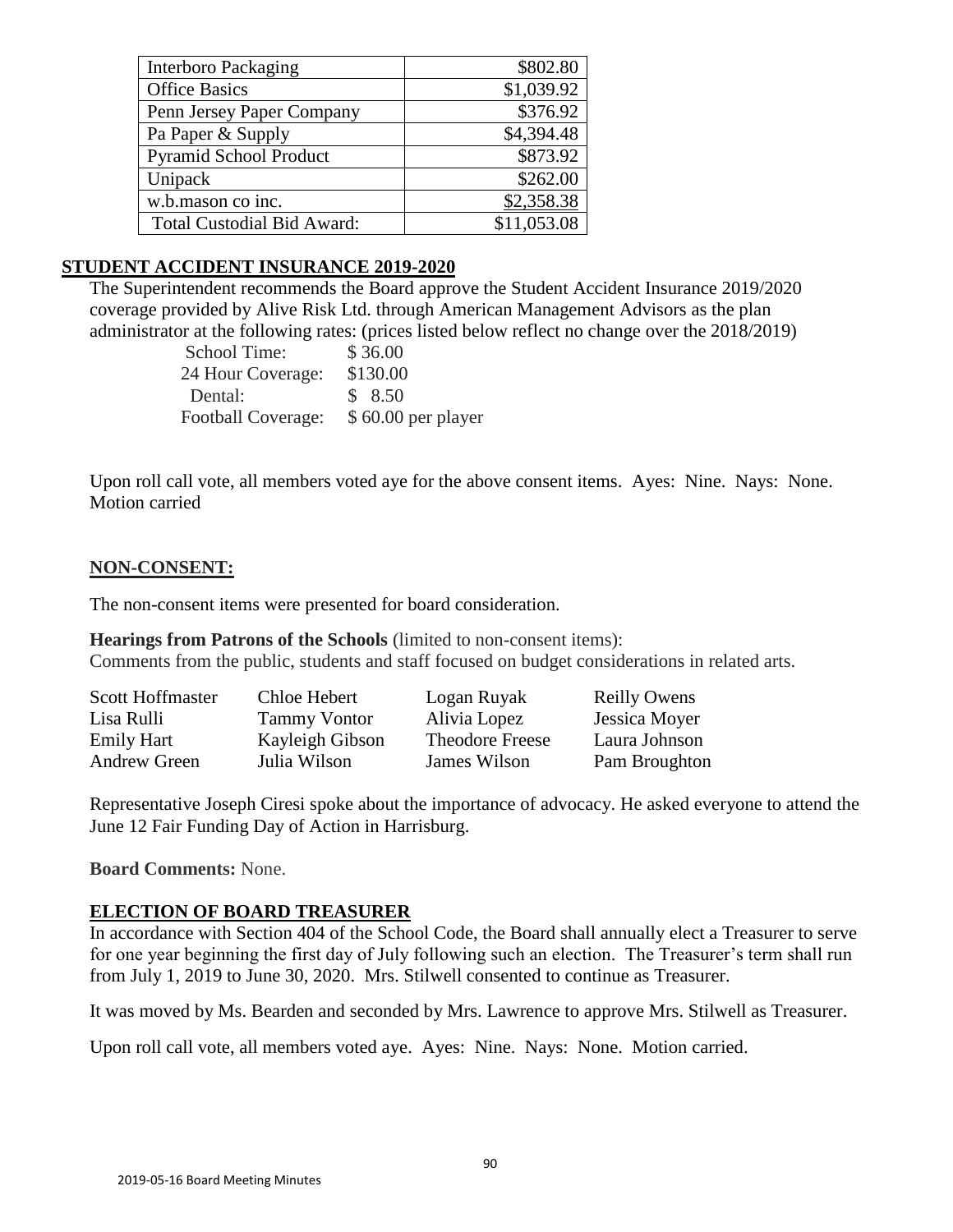# **ADOPTION OF 2019/2020 PROPOSED BUDGET**

Mrs. Jampo gave a detailed overview of 2019/2020 Proposed budget. The total proposed budget for 2019/2020 is \$64,302,813 representing a proposed tax increase of 3.3% at the adjusted index, \$97,000 from fund balance and \$363,324 from PSERS reserve. Budgetary challenges include Special Education Funding Subsidy and Special Education expenditures, declining tax base, and charter school tuition costs.

It was moved by Mr. Heidel and seconded by Mrs. Barnhill that the Board adopt the 2019/2020 Proposed Budget as presented and a copy be filed in the Secretary's office as **Addendum #2018-2019- 086.**

Upon roll call vote, the vote was recorded as follows: Mrs. Stilwell: aye, Mr. Rose: aye, Mr. Hylton: nay, Mrs. Lawrence: aye, Mr. Heidel: aye, Mrs. Francis: aye, Ms. Bearden: aye, Mrs. Barnhill: aye, Mr. Armato: aye. Ayes: Eight. Nays: One. Motion carried.

# **INFORMATION**

- Monthly Meeting Notice: June
- Board & Administrator Professional Development

# **FEDERATION REMARKS**

Mrs. Yoder thanked everyone for supporting the students and related arts. She thanked the Board for not cutting funding that supports the arts. She spoke about how related arts impacts lives and the importance to advocate for fair funding so district's are not faced with cutting programs. The Federation is helping to provide busing and child care for the trip to Harrisburg on June  $12<sup>th</sup>$  (Day of Action ).

# **ROUND TABLE**

Mr. Heidel thanked everyone for coming out and thanked Mr. Hostetler for the A-TSI update. He recognizes the tough decisions to be made by the Board. Mr. Heidel extended his congratulations to the graduates of 2019.

Mrs. Barnhill thanked everyone for coming out and stressed the importance to get to Harrisburg and show support for fair funding.

Mrs. Lawrence thanked everyone for sharing their stories. She recognizes the importance of the arts, the great teachers in the district and and encourages everyone to advocate for fair funding.

Mrs. Stilwell thanked everyone for coming out and encouraged everyone to advocate for fair funding.

Mr. Hylton – no comment.

Mr. Armato spoke about tonight's presentations and comments as reasons for "Proud to be from Pottstown". He stated he is not willing to support any decision in reducing /eliminating opportunities for role models that have direct contact with students. Mr. Armato stated that pinning one group against another is not resolving the issues. He noted that Pottstown has some of the lowest paid teachers and administrators in Southeast Pennsylvania. The budget issues are not salary related; the problem is in Harrisburg. He encouraged everyone to make the trip to Harrisburg and advocate for fair and equal funding.